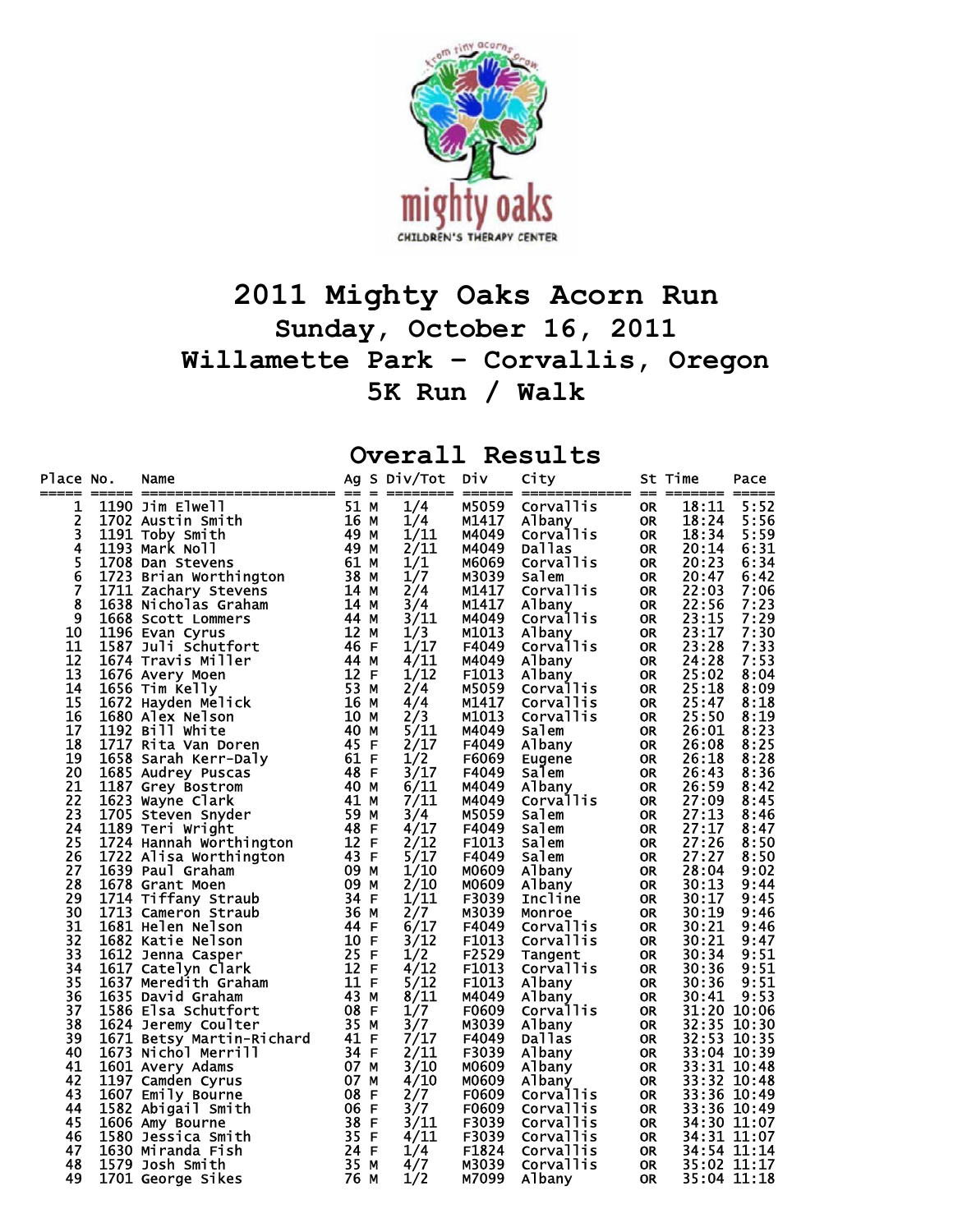| 50  | 1632 Justie Gardner                                                                                                                                                                                                                                | 38 F<br>5/11  | F3039 | Dallas        | <b>OR</b> | 35:49 11:32      |
|-----|----------------------------------------------------------------------------------------------------------------------------------------------------------------------------------------------------------------------------------------------------|---------------|-------|---------------|-----------|------------------|
| 51  |                                                                                                                                                                                                                                                    | 5/10          | M0609 | Corvallis     | <b>OR</b> | 36:06 11:37      |
|     | 1616 Aidan Clark<br>1616 Aidan Clark<br>1725 Dianne Klesh<br>188 Emily Ellis<br>1615 Oliver Ciechanowski<br>1585 Kathy Ciechanowski<br>1585 Kathy Ciechanowski<br>28 F                                                                             |               |       |               |           |                  |
| 52  |                                                                                                                                                                                                                                                    | 1/4           | F5059 | Albany        | OR        | 37:01 11:55      |
| 53  |                                                                                                                                                                                                                                                    | 6/12          | F1013 | Salem         | <b>OR</b> | 37:10 11:58      |
| 54  |                                                                                                                                                                                                                                                    | 6/10          | M0609 | Corvallis     | <b>OR</b> | 37:29 12:04      |
| 55  |                                                                                                                                                                                                                                                    | 6/11          | F3039 | Corvallis     | <b>OR</b> | 37:39 12:08      |
| 56  | 1613 Emma Ciechanowski                                                                                                                                                                                                                             | 08 F<br>4/7   | F0609 | Corvallis     | <b>OR</b> | 38:00 12:14      |
| 57  |                                                                                                                                                                                                                                                    | 5/7           | M3039 | Corvallis     |           | 38:02 12:15      |
|     |                                                                                                                                                                                                                                                    |               |       |               | <b>OR</b> |                  |
| 58  | 1614 Ian Ciechianowski<br>1685 Kathy Ciechanowski<br>1613 Emma Ciechanowski<br>1613 Emma Ciechanowski<br>1613 Emma Ciechanowski<br>1659 Kelly Lacost<br>1726 Tiina Andrews<br>1726 Tiina Andrews<br>1726 Tiina Andrews<br>1641 Samuel Graham<br>16 | 8/17          | F4049 | Springfield   | <b>OR</b> | 38:36 12:26      |
| 59  |                                                                                                                                                                                                                                                    | 7/11          | F3039 | Philomath     | OR        | 38:38 12:26      |
| 60  |                                                                                                                                                                                                                                                    | 2/2           | F6069 | Newport       | OR        | 38:44 12:28      |
| 61  |                                                                                                                                                                                                                                                    | 1/5           | M0105 | Albany        | OR        | 38:49 12:30      |
| 62  |                                                                                                                                                                                                                                                    | 9/17          | F4049 | Lebanon       | OR        | 40:13 12:57      |
| 63  |                                                                                                                                                                                                                                                    | 8/11          | F3039 |               |           | 41:06 13:14      |
|     |                                                                                                                                                                                                                                                    |               |       | Albany        | OR        |                  |
| 64  |                                                                                                                                                                                                                                                    | 2/4           | F1824 | Lebanon       | OR        | 41:06 13:14      |
| 65  |                                                                                                                                                                                                                                                    | 5/7           | F0609 | Albany        | OR        | 41:06 13:14      |
| 66  |                                                                                                                                                                                                                                                    | 7/10          | M0609 | Albany        | <b>OR</b> | 43:01 13:51      |
| 67  |                                                                                                                                                                                                                                                    | 7/12          | F1013 | Corvallis     | OR        | 43:08 13:53      |
| 68  |                                                                                                                                                                                                                                                    | 2/4           | F5059 | Corvallis     | OR        | 43:12 13:55      |
| 69  |                                                                                                                                                                                                                                                    |               | F1013 |               |           | 43:13 13:55      |
|     |                                                                                                                                                                                                                                                    | 8/12          |       | Albany        | OR        |                  |
| 70  |                                                                                                                                                                                                                                                    | 8/10          | M0609 | Albany        | OR        | 43:15 13:56      |
| 71  |                                                                                                                                                                                                                                                    | 9/11          | M4049 | Albany        | OR        | 43:20 13:57      |
| 72  |                                                                                                                                                                                                                                                    | 2/2           | F2529 | Albany        | OR        | 44:24 14:18      |
| 73  |                                                                                                                                                                                                                                                    | 10/17         | F4049 | Albany        | OR        | 44:41 14:23      |
| 74  |                                                                                                                                                                                                                                                    | 9/11          | F3039 | Albany        | <b>OR</b> | 45:03 14:30      |
| 75  |                                                                                                                                                                                                                                                    | 1/1           | F1417 |               |           | 45:11 14:33      |
|     |                                                                                                                                                                                                                                                    |               |       | Albany        | OR        |                  |
| 76  |                                                                                                                                                                                                                                                    | 3/4           | F1824 | Lebanon       | <b>OR</b> | 45:22 14:36      |
| 77  |                                                                                                                                                                                                                                                    | 9/12          | F1013 | Corvallis     | <b>OR</b> | 45:22 14:37      |
| 78  |                                                                                                                                                                                                                                                    | 10/12         | F1013 | Corvallis     | <b>OR</b> | 45:31 14:39      |
| 79  |                                                                                                                                                                                                                                                    | 3/4           | F5059 | Corvallis     | <b>OR</b> | 45:31 14:39      |
| 80  |                                                                                                                                                                                                                                                    | 4/4           | F5059 | Philomath     | OR        | 45:36 14:41      |
|     |                                                                                                                                                                                                                                                    |               |       |               |           |                  |
| 81  |                                                                                                                                                                                                                                                    | 2/2           | M7099 | Salem         | <b>OR</b> | 45:38 14:41      |
| 82  |                                                                                                                                                                                                                                                    | 10/11         | F3039 | Corvallis     | OR        | 46:07 14:51      |
| 83  |                                                                                                                                                                                                                                                    | 11/17         | F4049 | Corvallis     | OR        | 46:08 14:51      |
| 84  |                                                                                                                                                                                                                                                    | 4/4           | F1824 | Lebanon       | <b>OR</b> | 46:27 14:57      |
| 85  |                                                                                                                                                                                                                                                    | 11/12         | F1013 | Albany        | OR        | 47:37 15:20      |
| 86  |                                                                                                                                                                                                                                                    | 12/17         | F4049 | Albany        | <b>OR</b> | 47:39 15:20      |
|     |                                                                                                                                                                                                                                                    |               |       |               |           |                  |
| 87  |                                                                                                                                                                                                                                                    | 10/11         | M4049 | Albany        | OR        | 47:39 15:21      |
| 88  |                                                                                                                                                                                                                                                    | 1/1           | M2529 | Corvallis     | <b>OR</b> | 48:54 15:45      |
| 89  |                                                                                                                                                                                                                                                    | 6/7           | F0609 | Corvallis     | <b>OR</b> | 48:57 15:46      |
| 90  |                                                                                                                                                                                                                                                    | 1/3           | F0105 | Corvallis     | OR        | 48:58 15:46      |
| 91  |                                                                                                                                                                                                                                                    | 11/11         | M4049 | Corvallis     | OR        | 48:58 15:46      |
| 92  | 1693 Trevor Reese 66<br>1691 Stacey Reese 661 MF<br>1634 Daniel Graham 12 M<br>1667 Raquel Linderman 43 F<br>1719 Gabriella Walters 64 F<br>1648 Chris Huffman 39 M<br>1649 Kristy Huffman 41 F<br>1651 Zacrye Huffman 62 M<br>1651 Zacrye Huf     | 9/10          | M0609 | Albany        | <b>OR</b> | 50:25 16:14      |
| 93  |                                                                                                                                                                                                                                                    |               |       |               |           |                  |
|     |                                                                                                                                                                                                                                                    | 13/17         | F4049 | Albany        | OR        | 50:36 16:18      |
| 94  |                                                                                                                                                                                                                                                    | 3/3           | M1013 | Albany        | OR        | 50:47 16:21      |
| 95  |                                                                                                                                                                                                                                                    | 14/17         | F4049 | Corvallis     | OR        | 54:13 17:27      |
| 96  |                                                                                                                                                                                                                                                    | 2/3           | F0105 | Albany        | OR        | 54:13 17:27      |
| 97  |                                                                                                                                                                                                                                                    | 6/7           | M3039 | Albany        | <b>OR</b> | 56:16 18:07      |
| 98  |                                                                                                                                                                                                                                                    | 15/17         | F4049 | Albany        | <b>OR</b> | 56:16 18:07      |
|     |                                                                                                                                                                                                                                                    |               | M0105 |               |           | 56:16 18:07      |
| 99  |                                                                                                                                                                                                                                                    |               |       | Albany        | <b>OR</b> |                  |
| 100 |                                                                                                                                                                                                                                                    |               | F0105 | Albany        | <b>OR</b> | 56:17 18:07      |
| 101 | 1584 Julia Frothingham                                                                                                                                                                                                                             | 10 F<br>12/12 | F1013 | Corvallis     | OR        | 58:16 18:46      |
| 102 | 1583 Eddie Frothingham                                                                                                                                                                                                                             | 50 M<br>4/4   | M5059 | Corvallis     | <b>OR</b> | 59:01 19:00      |
| 103 | 1628 T.J. Dukes                                                                                                                                                                                                                                    | 06 M<br>10/10 | M0609 | Philomath     |           | OR 1:00:41 19:32 |
| 104 | 1627 Diane Dukes                                                                                                                                                                                                                                   | 48 F<br>16/17 | F4049 | Philomath     |           | OR 1:00:41 19:32 |
|     |                                                                                                                                                                                                                                                    |               |       |               |           |                  |
| 105 | 1653 Forrest Kasschau                                                                                                                                                                                                                              | 3/5<br>05 M   | M0105 | Corvallis     |           | OR 1:00:42 19:32 |
| 106 | 1654 Kristin Kasschau                                                                                                                                                                                                                              | 17/17<br>42 F | F4049 | Corvallis     |           | OR 1:00:43 19:33 |
| 107 | 1697 Owen Robinson                                                                                                                                                                                                                                 | 4/5<br>04 M   | M0105 | Albany        |           | OR 1:01:04 19:40 |
| 108 | 1695 Evan Robinson                                                                                                                                                                                                                                 | 5/5<br>02 M   | M0105 | <b>Albany</b> |           | OR 1:01:05 19:40 |
| 109 | 1699 Tonya Jo Robinson                                                                                                                                                                                                                             | 11/11<br>34 F | F3039 | Albany        |           | OR 1:01:05 19:40 |
| 110 | 1696 Kaylie Jo Robinson                                                                                                                                                                                                                            | 7/7<br>06 F   | F0609 | Albany        |           | OR 1:01:06 19:40 |
| 111 |                                                                                                                                                                                                                                                    |               | M3039 |               |           |                  |
|     | 1698 Steve Robinson                                                                                                                                                                                                                                | 7/7<br>33 M   |       | Albany        |           | OR 1:01:06 19:40 |

## **5K Results By Age Group**

| MALE AGE GROUP: 01 TO 05   |                 |                  |                 |                       |    |                        |  |  |  |
|----------------------------|-----------------|------------------|-----------------|-----------------------|----|------------------------|--|--|--|
| 1 Samuel Graham            | 05              | 38:49 12:30      |                 | 4 Owen Robinson       |    | 04 1:01:04 19:40       |  |  |  |
| 2 Zacrye Huffman           | $\overline{02}$ | 56:16 18:07      |                 | 5 Evan Robinson       |    | $02 \t1:01:05 \t19:40$ |  |  |  |
| 3 Forrest Kasschau         |                 | 05 1:00:42 19:32 |                 |                       |    |                        |  |  |  |
| FEMALE AGE GROUP: 01 TO 05 |                 |                  |                 |                       |    |                        |  |  |  |
| 1 Emily Linderman          | 04              | 48:58 15:46      |                 | 3 Makayla Huffman     | 02 | 56:17 18:07            |  |  |  |
| 2 Gabriella Walters        | 04              | 54:13 17:27      |                 |                       |    |                        |  |  |  |
| MALE AGE GROUP: 06 TO 09   |                 |                  |                 |                       |    |                        |  |  |  |
| 1 Paul Graham              | 09              |                  | $28:04$ 9:02    | 6 Oliver Ciechanowski | 06 | 37:29 12:04            |  |  |  |
| 2 Grant Moen               | 09              | $30:13$ $9:44$   |                 | 7 Peter Graham        | 07 | 43:01 13:51            |  |  |  |
| 3 Avery Adams              |                 |                  | $33:31$ $10:48$ | 8 Josh Reese          | 09 | $43:15$ $13:56$        |  |  |  |
| 4 Camden Cyrus             |                 | 33:32 10:48      |                 | 9 Trevor Reese        | 06 | $50:25$ 16:14          |  |  |  |
| 5 Aidan Clark              | $\frac{07}{07}$ | 36:06 11:37      |                 | 10 T.J. Dukes         |    | 06 1:00:41 19:32       |  |  |  |
| FEMALE AGE GROUP: 06 TO 09 |                 |                  |                 |                       |    |                        |  |  |  |
| 1 Elsa Schutfort           | 08              |                  | 31:20 10:06     | 5 Sidney Lane         | 07 | 41:06 13:14            |  |  |  |